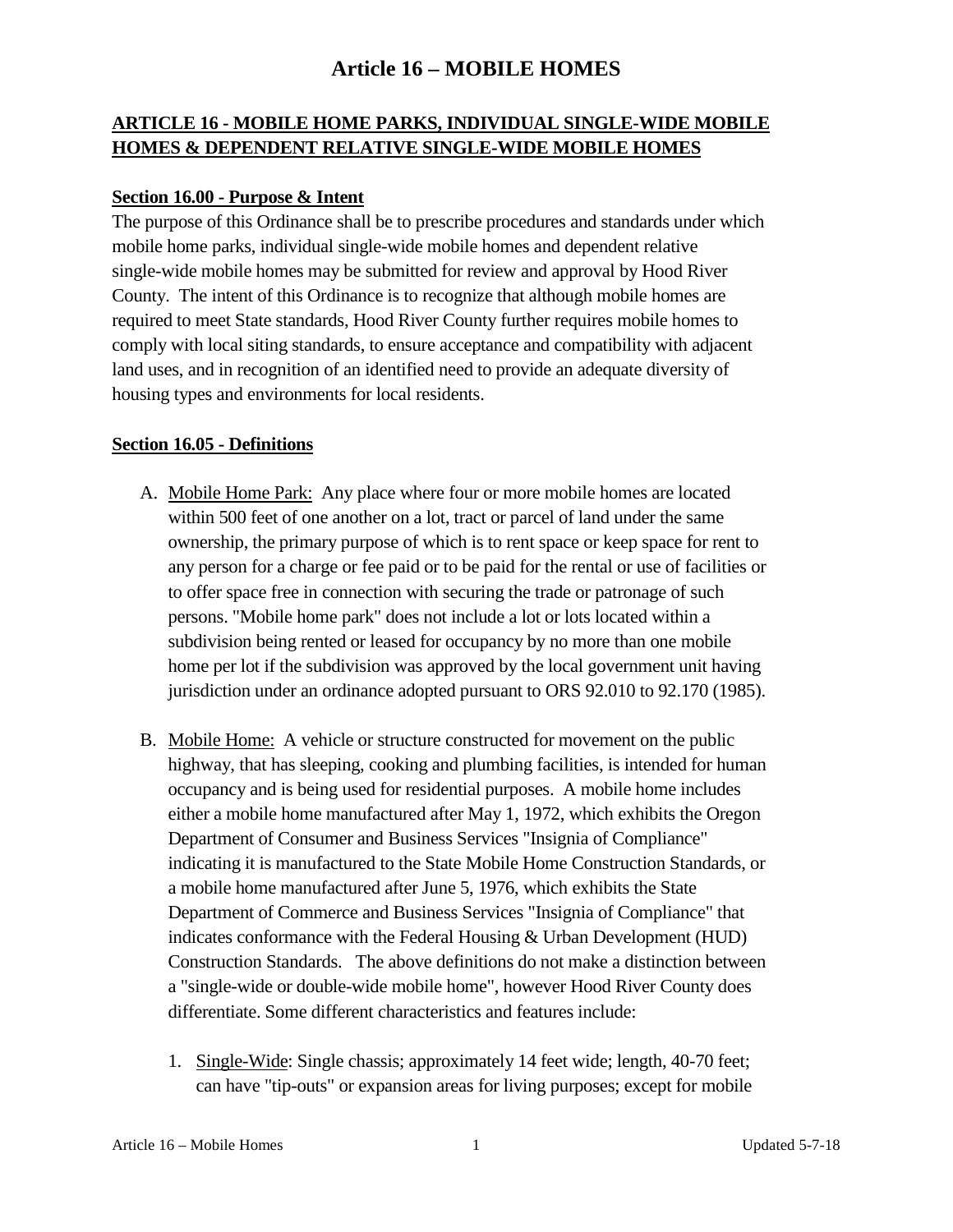home parks, single-wides are not permitted outright in any zoning district; they are not considered similar to conventional dwellings, nor are they allowed to replace conventional dwellings; single-wides require either approval by the County Planning Department or a County conditional use permit prior to being placed on lot or parcel in Hood River County, and they must comply with the definitions in paragraph B. above.

2. Double-Wide: Is the result of the combination or joining of two or more chassis or sections; length, 40-70 feet; resembles a conventional house; affixed to real property by a continuous concrete wall foundation or other appropriate foundation; are permitted uses in Hood River County; are considered conventional dwellings and must comply with the definitions in paragraph B. above.

#### **Section 16.10 - Planning Director Conference & Review:**

- A. The applicant shall have a pre-application conference with the Planning Director or his designate.
- B. Based upon the pre-application conference, if required, the applicant shall make application for the appropriate process. The applicant is required to pay a filing fee and present affirmative findings addressing applicable provisions of this Ordinance.

### **Section 16.15 - Mobile Home Parks:**

- A. Procedures for Review & Approval: The procedure for review and approval of a mobile home park requires making application for a conditional use permit and a public hearing by the Hood River County Planning Commission, pursuant to Article 60 of this Ordinance.
- B. Applicability: Pursuant to compliance with applicable provisions in Article 16, mobile home parks are only conditionally permitted in the following zoning districts: Residential Zone (R-l); Residential Zone (R-2); Rural Residential Zone (RR); Rural Center Zone (RC); and Commercial Zone (C-l).
- C. Permitted Uses: Mobile homes including single-wide and double-wide mobile homes.
- D. Conditional Uses Permitted: Conditional uses permitted in zoning districts listed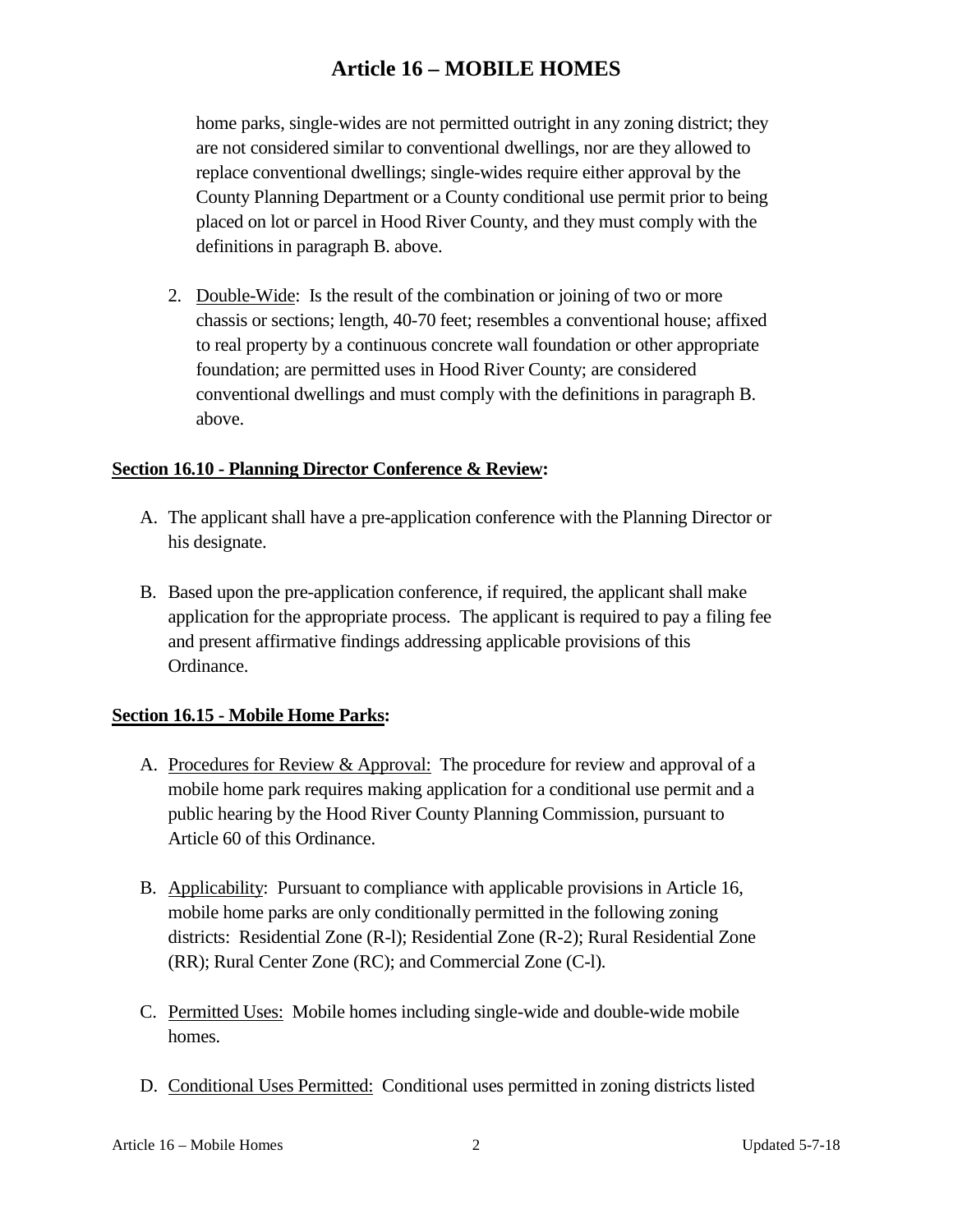in B. above.

- E. State Department of Consumer and Business Services: Applicant is advised that although County approval is required, the primary issuing authority for mobile home parks is the Department of Consumer and Business Services, consequently the applicant is strongly requested to have a pre-application conference with the Department of Consumer and Business Services prior to making a formal County application
- F. Mobile Home Park Standards: A mobile home park shall be built to State standards as Prescribed by the Department of Consumer and Business Services and shall comply with the following standards.
	- 1. Master plan showing general layout of the entire mobile home park as required by the State Department of Consumer and Business Services, shall be submitted with the County application and fee. Although a complete master plan showing total build out is required, phasing of actual development is supported provided that the phasing is described or noted on the master plan map.
	- 2. Each mobile home shall be required to obtain a County mobile home setup permit and receive approval by the County Planning Department and the County Building Official prior to occupancy.
	- 3. Continuous skirting around each mobile home.
	- 4. Maximum number of mobile homes per acre, 8.
	- 5. Single-wide mobile homes shall be tied down with devices that meet State standards or as approved by the County Building Official.
	- 6. Direct access to a collector or arterial street.
	- 7. Public sewer and water systems acceptable to the County Sanitarian or Department of Environmental Quality.
	- 8. Mobile home will maintain the following separations and setbacks:
		- a. Distance between mobile homes shall not be less than 10' end-to-end or side-to-side.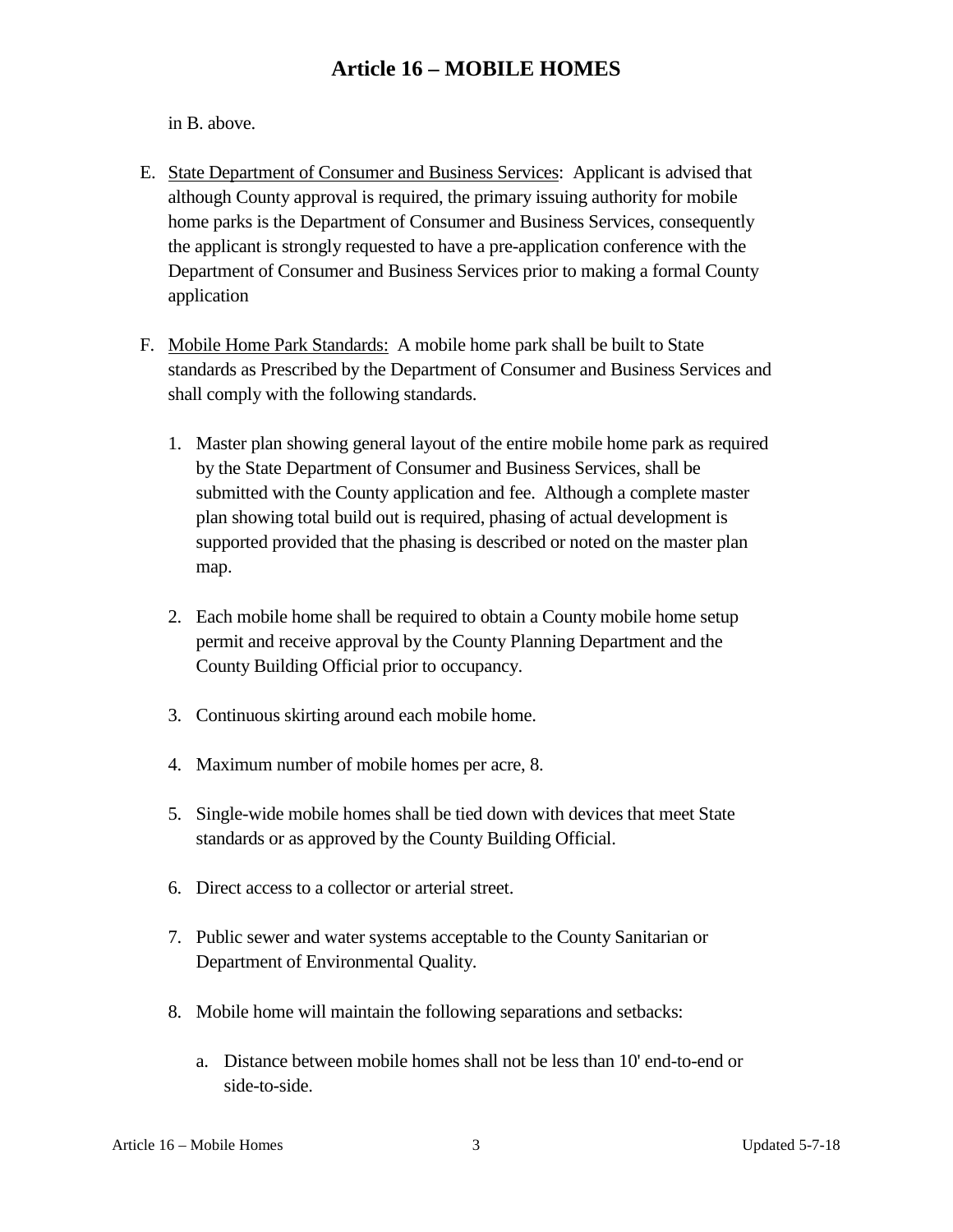- b. Distance from other park buildings, 10'. If the other park building is an accessory building to a dwelling, then the distance shall be based on "fire separation requirements within a manufactured home park" as provided by the Oregon Residential Specialty Code.
- c. 25' from public street right-of-way.
- d. 10' from park property lines.
- e. The distance between non-HUD approved mobile homes placed parallel to each other may be 10' on one side, but must be at least 14' on the other. When not placed parallel to each other, or when parallel if one or more of the units is a tip-out, non-HUD approved mobile homes may be 10' apart on both sides, but must be at least 14' apart for half their length.
- f. Adjacent mobile homes in all parks must be placed at least 14' apart where a flammable or combustible fuel storage vessel is located on or between units.
- 9. Landscape Requirements:
	- a. A landscaping plan drawn to scale shall be submitted showing landscaping for the entire perimeter of the mobile home park. The plan shall show the location of all landscaped materials and include a plant material listing by common name, botanical name, and total number of individual plant materials being planted.
	- b. An emphasis will be placed on providing dense landscaping along public streets. Screening in the form of fences or berms may be integrated with plant materials.
- 10. Mobile home park will accommodate only mobile homes and not recreational vehicles except for storage in a designated storage area.
- 11. The County recognizes existing mobile home parks (August, 1985) as pre-existing non-conforming uses, provided they do not cause a threat to life, health, property and general welfare of the public, and are in compliance with the requirements of the Department of Consumer and Business Services. However, expansion of existing mobile home parks will be required to comply with provisions of Article 16.

#### **Section 16.20 - Single-Wide Mobile Homes on Individual Lots**

A single-wide mobile home on an individual lot (not a mobile home park) shall comply with the following provisions and standards: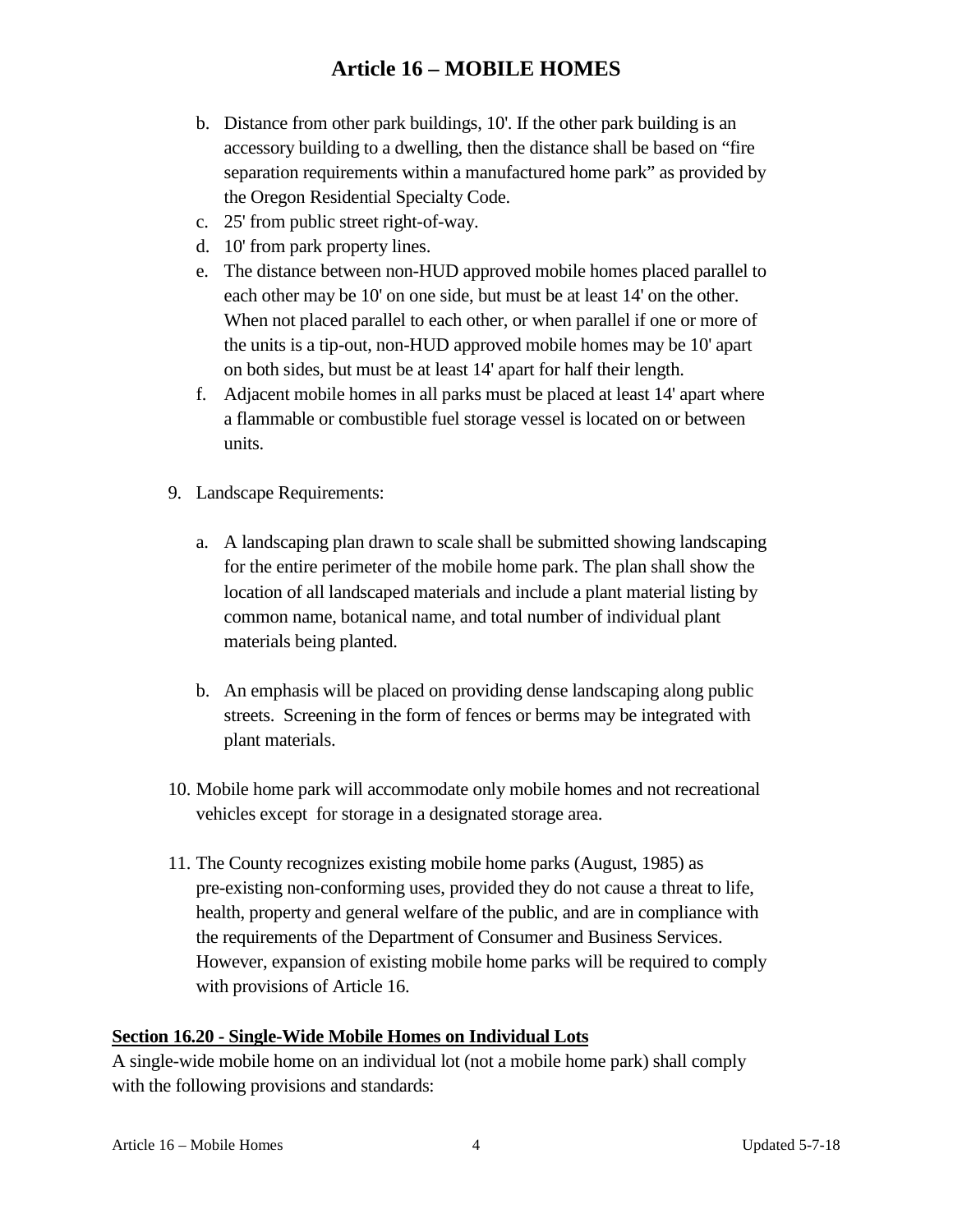- A. Applicability: The following single-wide mobile homes proposed in specific zoning districts listed and on individual lots require County Planning Director or his designate's approval.
	- 1. Primary Forest Zone (F-2) and Forest Zone (F-l): Any mobile home (including the following single-wides) proposed in a forest zone shall comply with provisions in Article 5 - Forest Zone (F-1), Section 5.30 - Criteria and Standards for Approval, or applicable provisions in Article 6 - Primary Forest Zone (F-2)
		- a. \*A mobile home for security personnel and as a temporary use while constructing a dwelling that is necessary and accessory to a commercial forest use for a period not exceeding two years.
		- b. A mobile home, which is in conjunction with a logging operation or construction project during the life of the operation or project (temporary use).
	- 2. Exclusive Farm Use Zone (EFU): \*Any mobile home (including the following single-wides) proposed in the Exclusive Farm Use Zone shall comply with one of the following provisions in Article 7 Exclusive Farm Use Zone: Section 7.50 – Farm Dwelling Determination, or Section 7.40 - Uses Subject to Conditional Use Permit, subparagraph D, or Section 7.65 - Pre-Existing Non-Conforming Lots and Lots of Record. A mobile home for agricultural purposes and as a temporary use while constructing a dwelling for a period not exceeding two years.
	- 3. Residential Zone (R-1) and Residential Zone (R-2): \*A mobile home for agricultural purposes, security personnel, and as a temporary use while constructing a dwelling for a period not exceeding two years.
	- 4. Rural Residential Zone (RR): \*A mobile home meeting the following criteria:
		- a. For agricultural related purposes;
		- b. Temporary use while constructing a single family dwelling for a period not exceeding two years; and
		- c. Security purposes.
	- 5. Commercial Zone (C-l) and Industrial Zone (M-1): \*A mobile home for

Article 16 – Mobile Homes 5 5 Updated 5-7-18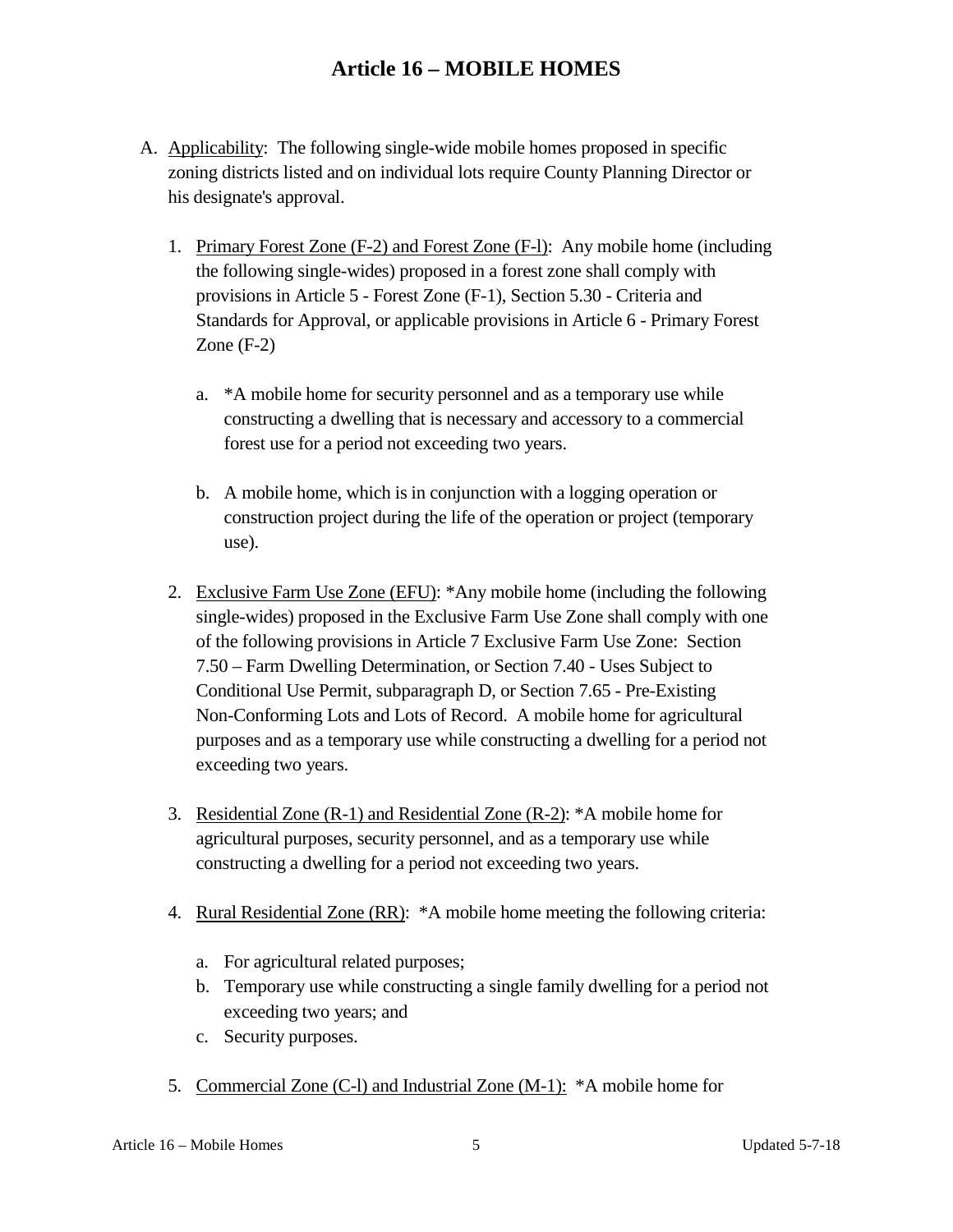agricultural purposes, security personnel, and as a temporary use while constructing a dwelling not exceeding two years.

*\* Recreational vehicles can also be used as a temporary use while constructing a dwelling for a period not exceeding two years.*

#### A. Standards:

- 1. Compliance with the definition of mobile home.
- 2. Obtain a County mobile home set-up permit and receive approval from County Planning Department and County Building Official prior to occupancy.
- 3. Shall have continuous skirting.
- 4. Shall be tied down with devices that meet State standards or is approved by the County Building Official.
- 5. The owner of the lot shall agree that when the single-wide mobile home is removed from its foundation, the owner shall within 30 days either replace the mobile home with another approved mobile home, or remove the foundation, mobile home accessory structures, and other structures on the property, and disconnect sewer, water and other utilities.
- 6. Compliance with applicable provisions of the zoning district in which the mobile home is sited.

**Section 16.25 - Single-Wide Mobile Homes on Individual Lots for Dependent Relative** A single-wide mobile home on an individual lot for a dependent relative shall comply with the following provisions and standards:

- A. Procedure for Review & Approval: The procedure for review and approval of a mobile home for a dependent relative requires making application for a conditional use permit and an administrative decision by the County Planning Director or his designate pursuant to provisions in Article 72 Planning Director Review Procedures.
- B. Applicability: Pursuant to compliance with applicable provisions, mobile homes for dependent relatives are only conditionally permitted in the following zoning districts: Forest Zone (F-l); Primary Forest Zone (F-2); Exclusive Farm Use Zone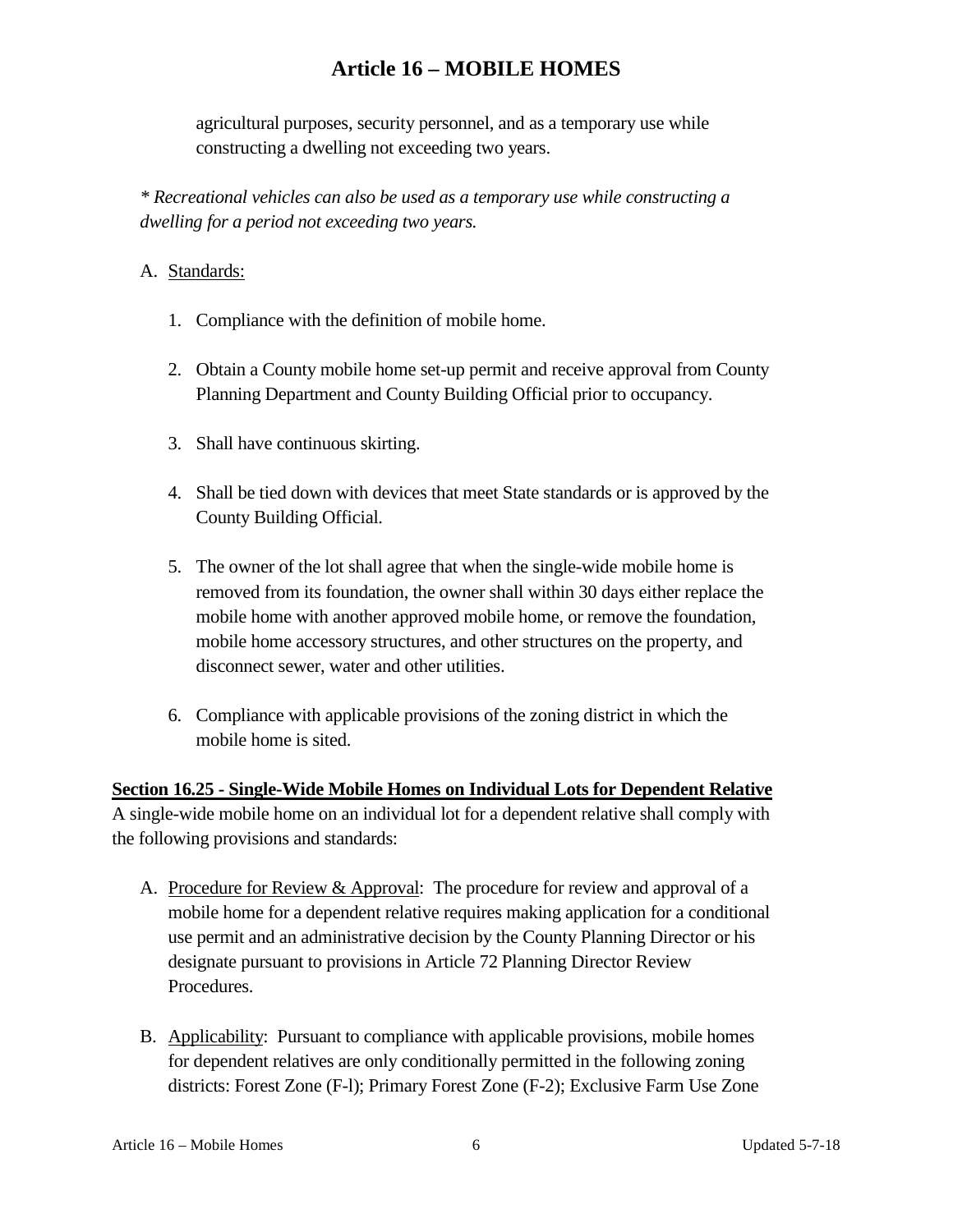(EFU); Residential Zone (R-l); Residential Zone (R-2); Rural Residential Zone (RR); Commercial Zone (C-l); and Rural Center Zone (RC). The mobile home shall also comply with applicable provisions listed in the above ordinances.

#### C. Standards:

- 1. Compliance with all provisions in Section 16.20, paragraph B., Standards.
- 2. Mobile homes for a dependent relative (temporary use) subject to affirmative findings through documentation being presented to the Planning Director that the following criteria are met:
	- a. Justification that the relative is dependent upon care by either a relative or a person medically certified to care for such a person on a full time basis.
	- b. Dependent relative, relative providing care, or medically certified person to be the primary full time resident.
	- c. The use will be considered temporary and when no longer needed will be removed.
	- d. Medical doctor confirmation that full time care is necessary.
	- e. The dependent relative is not employed full time off the site.
	- f. Compliance with applicable provisions of the zoning district in which the mobile home is proposed.

### **Section 16.30 - Four or More Single-Wide Mobile Homes in Conjunction with Farm Use**

Proposals for four or more single-wide mobile homes in conjunction with farm use shall present documented affirmative findings demonstrating compliance with the following criteria and factors:

- A. Article 3 Exclusive Farm Use Zone (EFU), specifically Section 3.02 Permitted Uses and Section 3.06 **-** Farm Dwelling Determination.
- B. Section 16.05 Definition, Mobile Home Park.
- C. Section 16.15 Mobile Home Park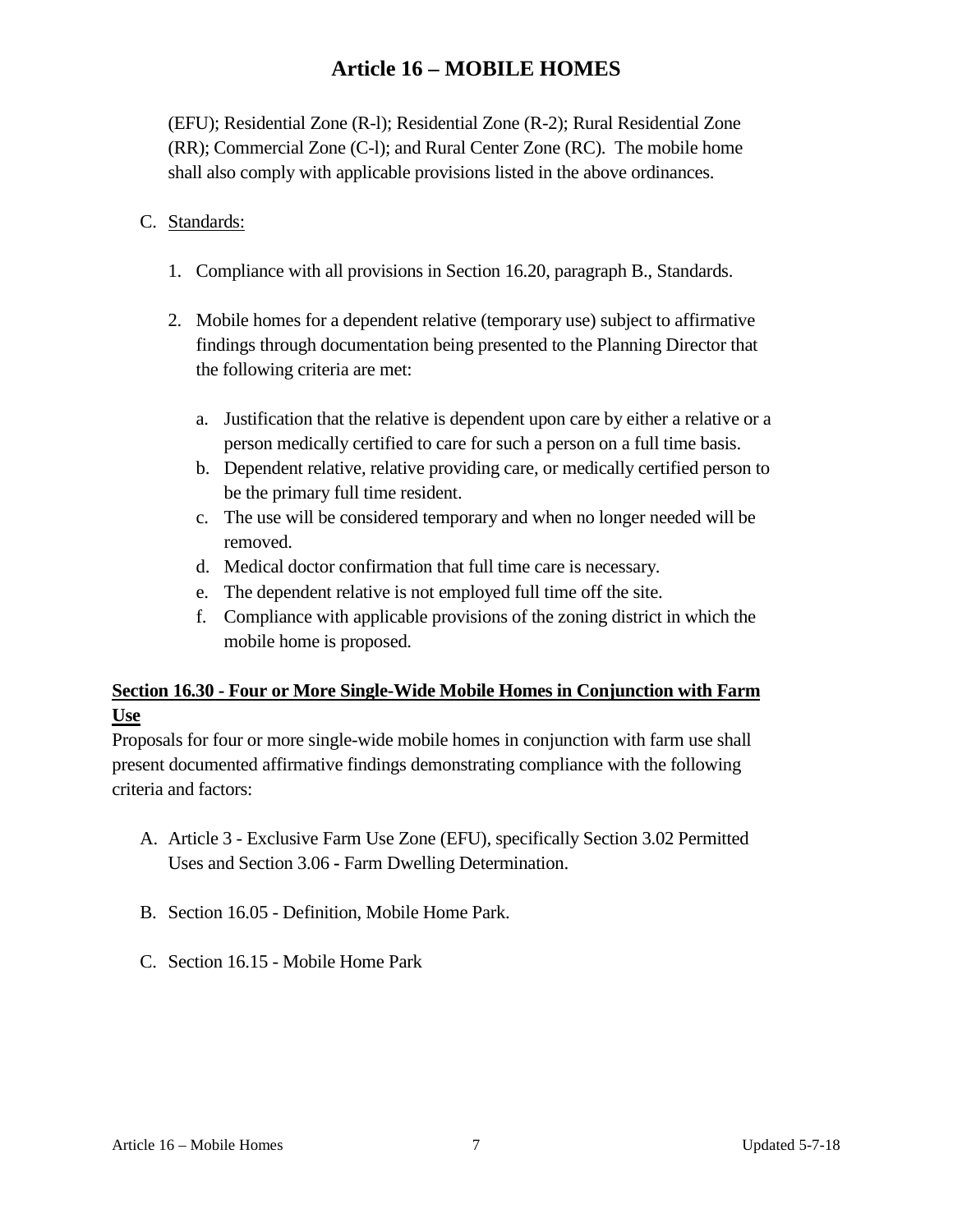#### Appendix F

**HOOD RIVER COUNTY PLANNING COMMISSION** 

**RESOLUTION PERTAINING TO COUNTY ADMINISTRATION OF MOBILE HOMES CONSTRUCTED PRIOR TO 1972.** 

RESOLUTION #87-1

WHEREAS, Hood River County differentiates between single-wide and doublewide mobile homes, however the State of Oregon does not;

WHEREAS, Hood River County does not permit outright single-wide mobile homes, but requires approval by the County Planning Department or a County conditional use permit prior to being placed on a lot or parcel in Hood River County;

WHEREAS, the Hood River County Planning Commission discussed at the March 11th, 1987, public hearing, land use implications for single-wide mobile homes constructed prior to 1972 that don't meet the County's definition of "mobile home";

WHEREAS, the State of Oregon recognizes the following as mobile homes: a mobile home manufactured after May 1, 1972, which exhibits the Oregon Department of Commerce "Insignia of Compliance" indicating the mobile home was manufactured to State Mobile Home Construction Standards, or a mobile home manufactured after January 5, 1976, which exhibits the Oregon Department of Commerce "Insignia of Compliance" indicating conformance with the Federal Housing & Urban Development Construction Standards.

WHEREAS, pursuant to the requirements of Article 72 - Planning Directors Review Procedure, Section 72.30, subparagraph D., the County Planning Director can recommend that the Planning Commission conduct a public hearing regarding any administrative action.

WHEREAS, the Hood River County Planning Commission recognizes the need to be equitable to all applicants, adjacent property owners, other public, etc., regarding administration of land use laws and County building permits pertaining to mobile homes constructed prior to 1972;